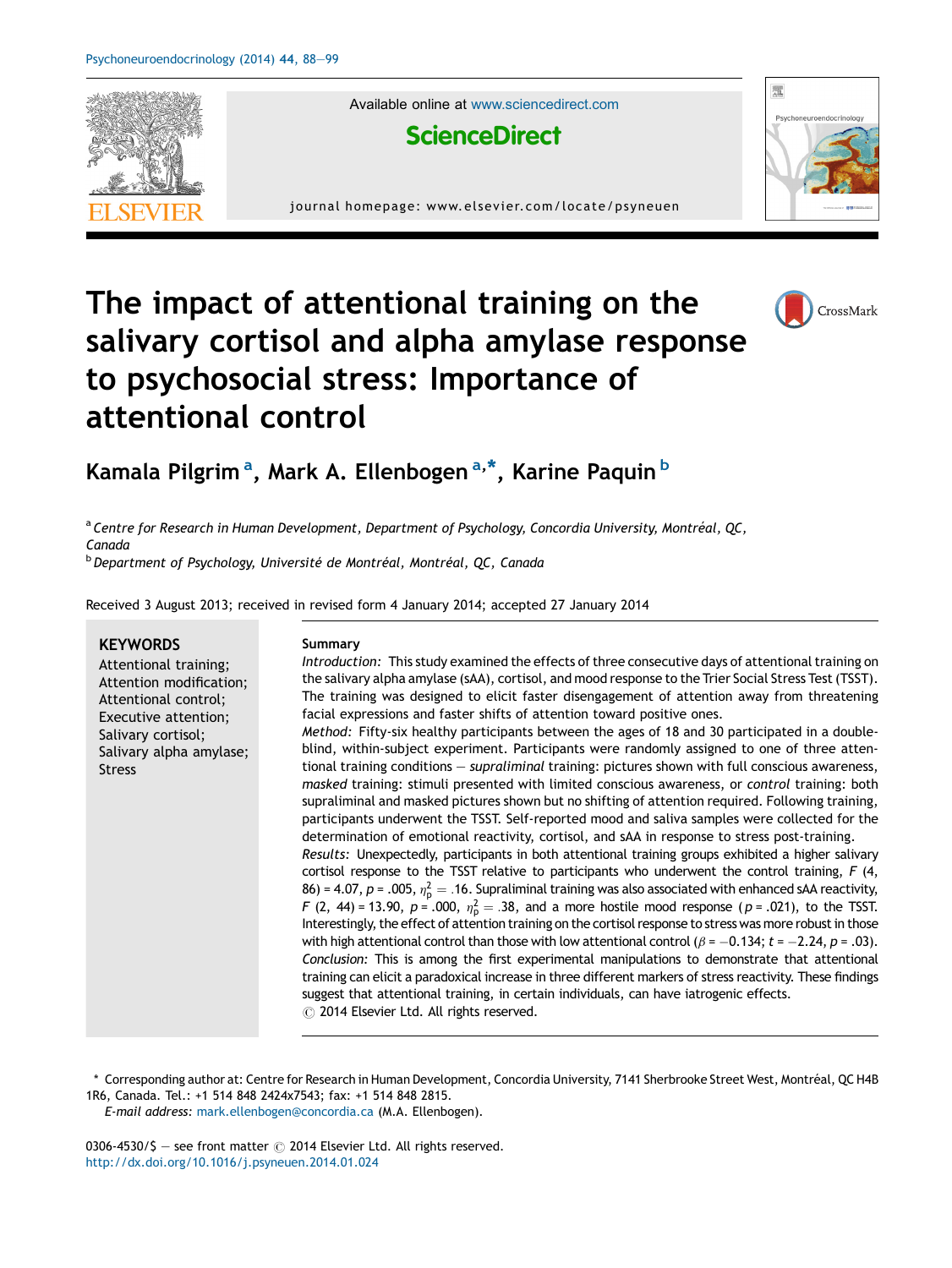#### 1. Introduction

It is well known that anxiety disorders and other mental illnesses such as depression are associated with abnormalities in the selective processing of emotional stimuli ([MacLeod](#page--1-0) et al., 1986; Williams et al., 1996; Mathews and [Macleod,](#page--1-0) 2005; [Peckham](#page--1-0) et al., 2010). It is not known, however, whether alterations in emotional information processing represent a correlate or symptom of the disordered state, or contribute to the development or maintenance of these disorders. Recently, randomized-control studies attempting to experimentally modify the focus of attention, known as attentional training, have been conducted in an effort to clarify the issue of causality. If the relationship between attentional abnormalities and anxiety is etiological, then changes in attention should elicit a decrease in anxiety and symptom relief. Indeed, attentional training has been effective in reducing symptoms of anxiety ([Bar-Haim,](#page--1-0) 2010; Li et al., 2008; [Hakamata](#page--1-0) et al., 2010), as well as emotional reactivity to stress [\(MacLeod](#page--1-0) et al., 2002; Amir et al., 2008). Less is known, about the link between attentional biases, attentional training, and physiological markers of stress, as well as the role of attentional control in these associations.

Several studies have shown that baseline, early stage attentional biases predict cortisol responses to stress ([Ellen](#page--1-0)bogen et al., 2006; Fox et al., 2010; [Roelofs](#page--1-0) et al., 2007; [Pilgrim](#page--1-0) et al., 2010). Fox et al. [\(2010\)](#page--1-0) showed that baseline attentional biases predict cortisol reactivity eight months later while controlling for neuroticism, trait anxiety, and depression. Similarly, faster shifts of attention toward masked angry faces during stress, a marker of automatic processing, was associated with higher cortisol in response to the Trier Social Stress Test (TSST; [Ellenbogen](#page--1-0) et al., 2010). These findings suggest that attention training, particularly at early stages, may influence physiological indices of stress in important ways. Although techniques such as cognitive behavioral stress management (Gaab et al., [2003,](#page--1-0) 2006) and meditation (Lutz et al., 2008; Sood and [Jones,](#page--1-0) 2013) may also attenuate cortisol levels(Brand et al., 2012; Fan et al., [2014;Gaab](#page--1-0) et al., 2003, 2006; Regehr et al., 2013) and heart rate (Nykliček et al., [2013\)](#page--1-0), attentional training, which specifically aims to change attentional biases, may shed light on the causality of the relationship between attention and stress.

Few studies have examined the impact of attentional training on physiological markers of stress [\(Dandeneau](#page--1-0) et al., 2007; Baert et al., 2012; [Heeren](#page--1-0) et al., 2012; Higgins and [Hughes,](#page--1-0) 2012). Training toward happy faces increased self-esteem and lowered basal cortisol in young adults work-ing in a stressful environment ([Dandeneau](#page--1-0) et al., 2007), while six days of training facilitated disengagement away from threat and improved heart rate variability (a marker of autonomic system functioning) during the recovery phase of a simulated job interview ([Baert](#page--1-0) et al., 2012).

Despite these results the exact mechanism by which atten-tional training occurs, remains largely unknown [\(Heeren](#page--1-0) et al., [2013\)](#page--1-0). Attentional biases may be the result of a valence-specific system which modifies initial threat detection [\(Heeren](#page--1-0) et al., [2013\)](#page--1-0) and/or sharpens attentional control [\(Heeren](#page--1-0) et al., 2013; Klumpp and Amir, 2010; [Paulewicz](#page--1-0) et al., 2012) which, rather than reducing early threat processing would modify responses to incoming threat. According to this view, attentional control regulates bottom-up emotional responses. This is supported by evidence that attentional control moderatesthe link between trait anxiety and fear during exposures to biological challenge (i.e., a single inhalation of  $35\%$  CO<sub>2</sub> enriched gas; [Richey](#page--1-0) et al., 2012). [Derryberry](#page--1-0) and Reed (2002) also showed that strong attentional control predicts faster disengagement from threat and/or engagement toward nonthreatening information, irrespective of trait anxiety. Similarly, the strength of the relationship between trait anxiety and amygdala activation in response to stress was moderated by attentional control [\(Bishop,](#page--1-0) 2009). These findings suggest that attentional control may play a role in the top-down regulation of stress.

Taken together, there is some evidence that attentional training influences stress reactivity, but more research is necessary. Given the link between rapid threat processing and cortisol reactivity observed across several studies ([Ellen](#page--1-0)[bogen](#page--1-0) et al., 2006, 2010; Fox et al., 2010), it is possible that training early attentional processes may influence stress reactivity in unique ways. The present study compared training of early versus later stages of attention on the stress response as indexed by the subjective emotional response and two major biological stress systems — the sympathetic nervous system (SNS) and the hypothalamic—pituitary—adrenal (HPA) axis. The SNS is triggered immediately following stress, representing an early stage of the stress response, while the HPA axis, which responds 20-30 min later ([Chrousos,](#page--1-0) 2009), reflects a later stage of reactivity or adaptation to an ongoing challenge. Both salivary alpha amylase (sAA), a digestive enzyme and marker of SNS activity (Nater and [Rohleder,](#page--1-0) 2009), and salivary cortisol, the major human glucocorticoid stress hormone secreted by the HPA axis, will be collected in the present study. It is important to determine if attentional training has specific effects on the HPA axis, consistent with some past correlational research [\(Ellenbogen](#page--1-0) et al., 2006), or whether it influences stress reactivity across all systems (mood state, cortisol, and sAA). In the present study, healthy participants were randomly assigned to one of three attention training manipulations: a masked condition using briefly presented stimuli (17 ms) followed by a mask (733 ms; limited conscious awareness), a supraliminal condition using pictures displayed for 750 ms (full conscious awareness), and a control condition where participants were exposed to both picture types but not required to shift attention.

Attentional training took place over three days and was aimed at facilitating attentional disengagement away from threat (angry faces) and promoting shifts of attention toward positive stimuli (happy faces). The hypotheses were: (1) attention training will elicit faster disengagement from threat, (2) attention training will attenuate mood, cortisol, and sAA reactivity post-training, (3) attention training with masked stimuli will have a more robust effect on the cortisol response to stress than supraliminal training, and (4) baseline attention control will moderate the association between attentional training and parameters of stress reactivity.

#### 2. Methods

#### 2.1. Participants

Fifty-six healthy (30 female; 26 male) participants between the ages of 18 and 30 years were recruited via advertisements